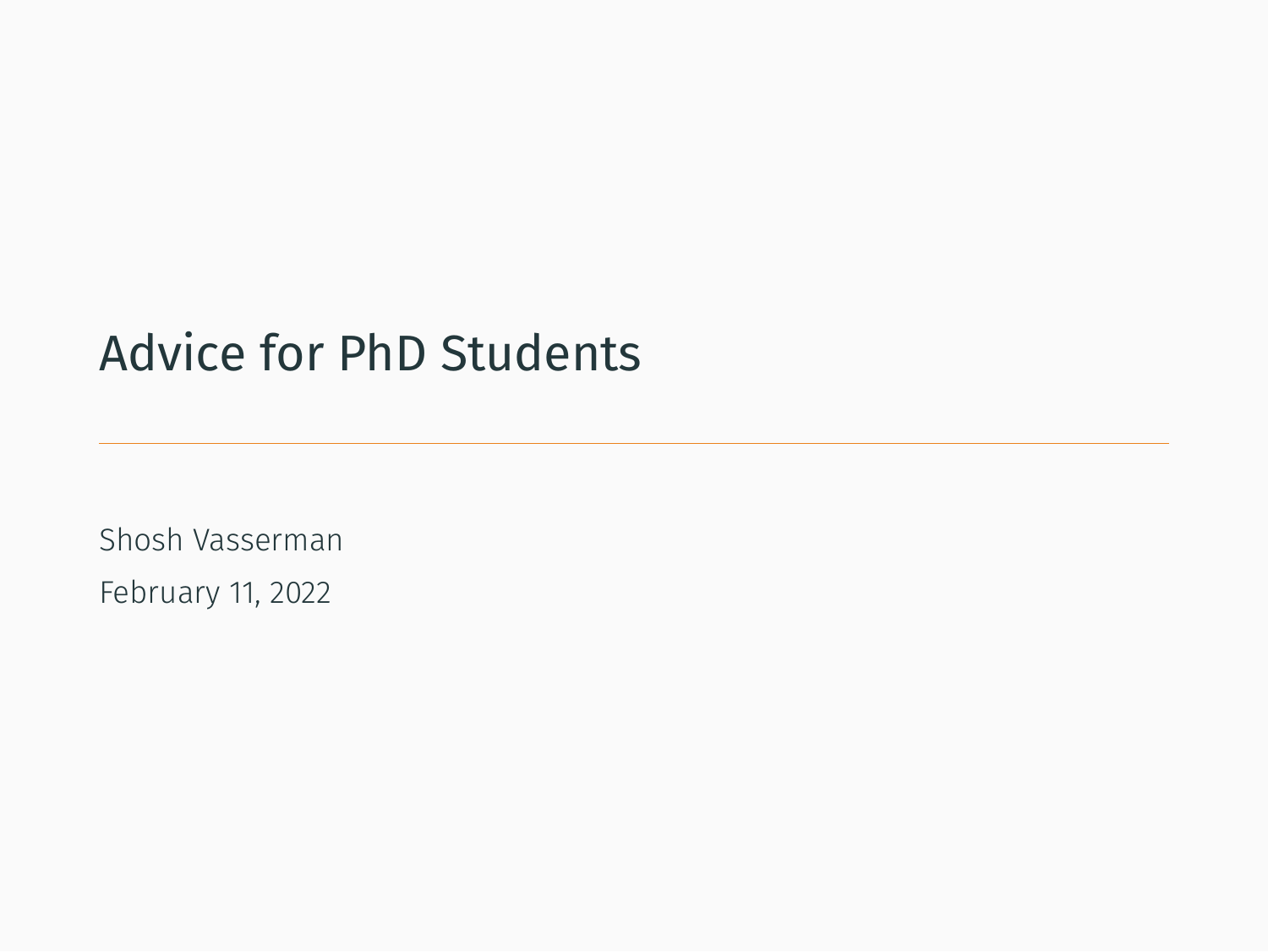# <span id="page-1-0"></span>[Pro-Tips](#page-1-0)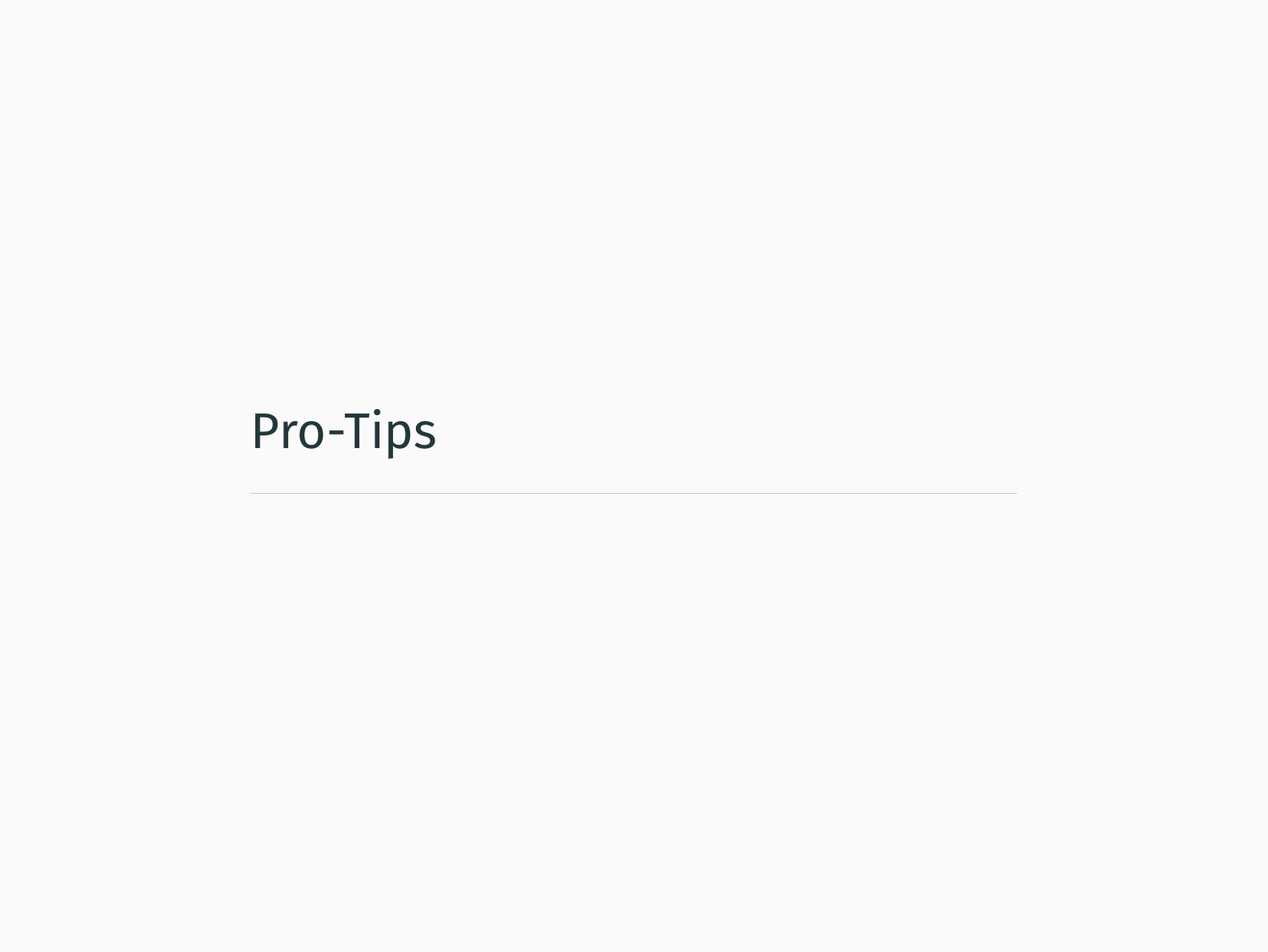#### YOUR LIFE AMBITION - What Happened??





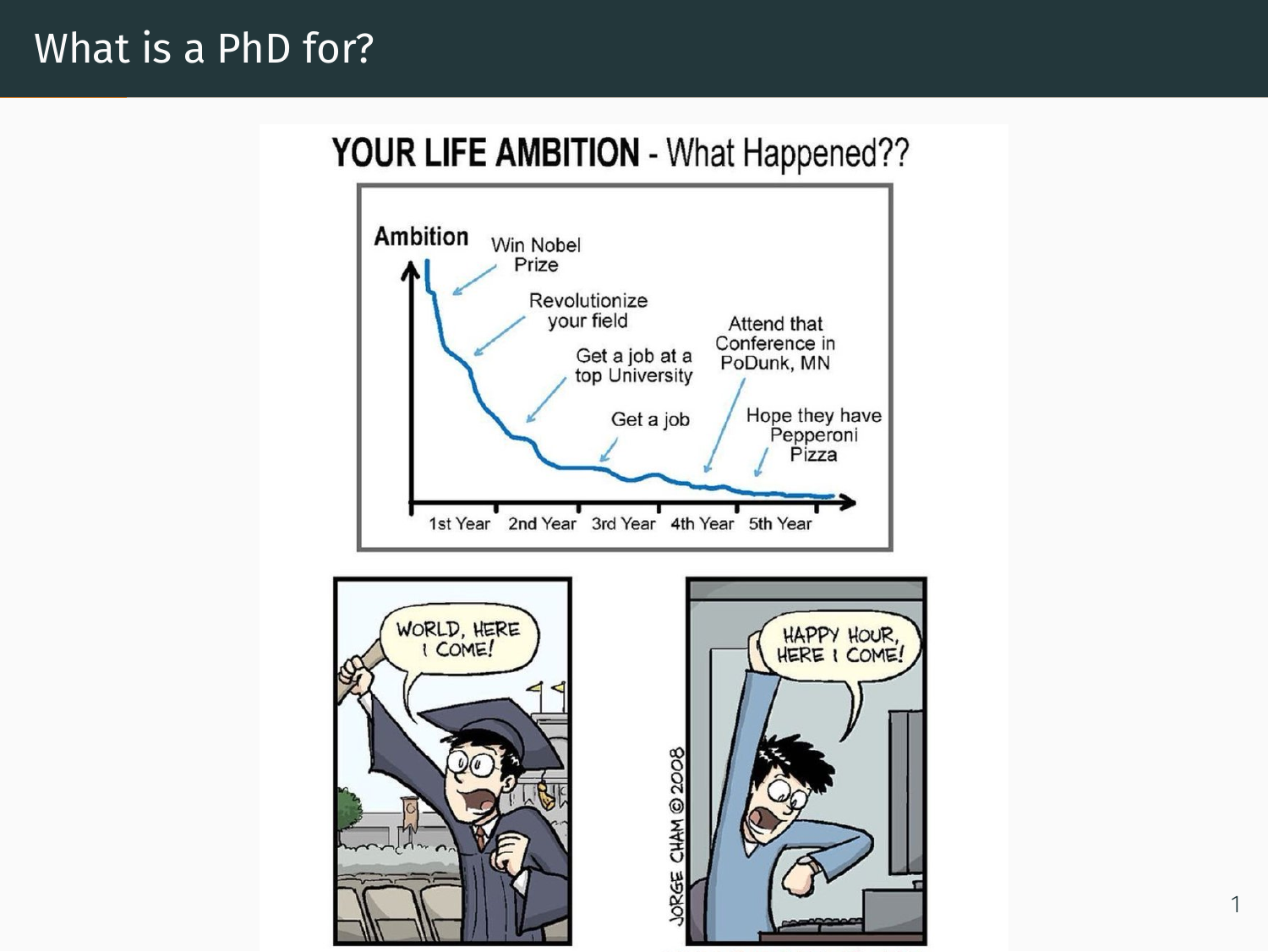# The Clay Pots Parable

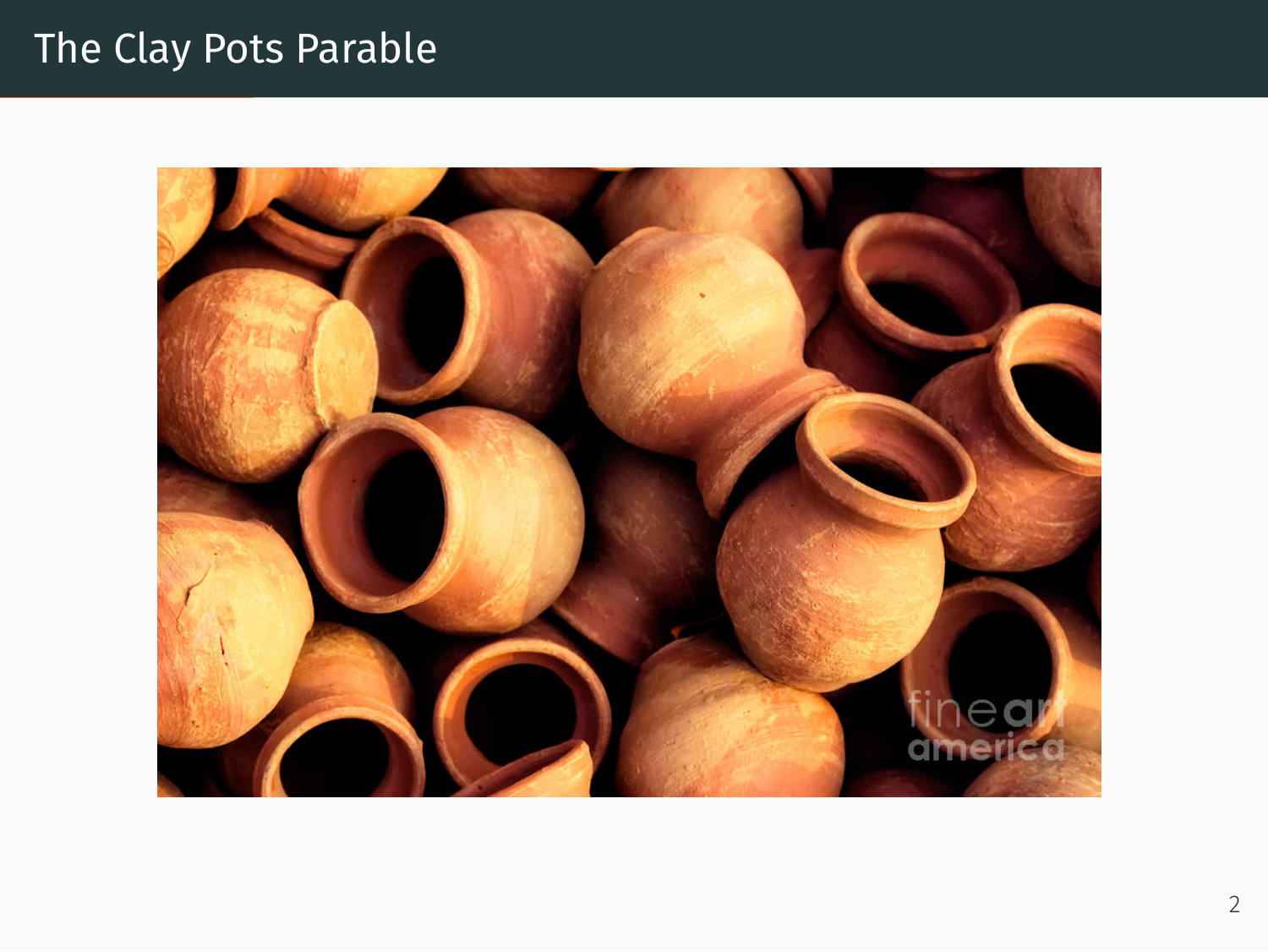*The ceramics teacher announced on opening day that he was dividing the class into two groups. All those on the left side of the studio, he said, would be graded solely on the quantity of work they produced, all those on the right solely on its quality.*

*His procedure was simple: on the final day of class he would bring in his bathroom scales and weigh the work of the "quantity" group: fifty pounds of pots rated an "A", forty pounds a "B", and so on. Those being graded on "quality", however, needed to produce only one pot — albeit a perfect one — to get an "A".*

*Continued on next slide… [Source: Art & Fear](https://forimpact.org/a-story-about-clay-pots-and-making-quality-asks/)*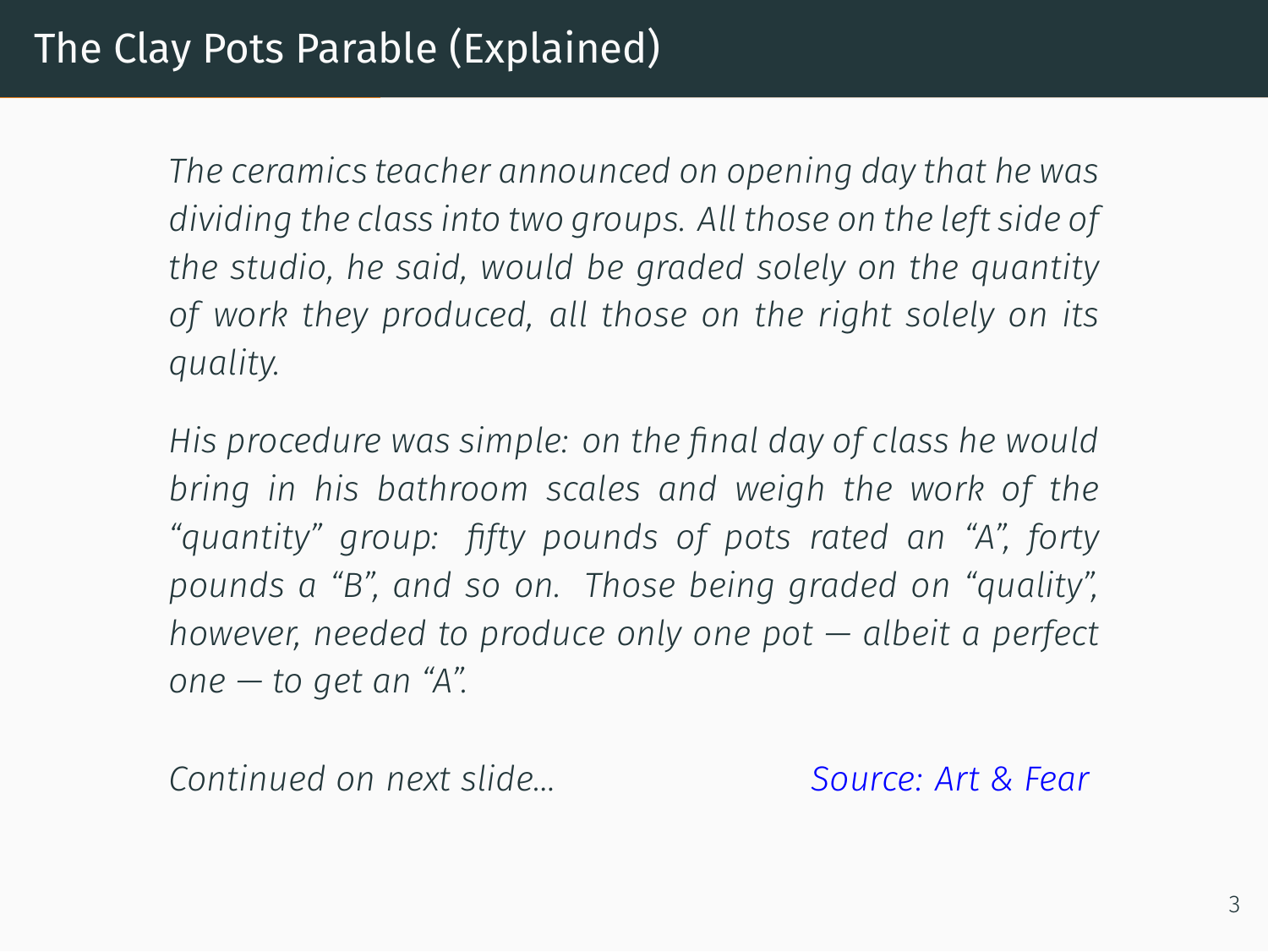*…Well, came grading time and a curious fact emerged: the works of highest quality were all produced by the group being graded for quantity.*

*It seems that while the "quantity" group was busily churning out piles of work-and learning from their mistakes the "quality" group had sat theorizing about perfection, and in the end had little more to show for their efforts than grandiose theories and a pile of dead clay.*

*[Source: Art & Fear](https://forimpact.org/a-story-about-clay-pots-and-making-quality-asks/)*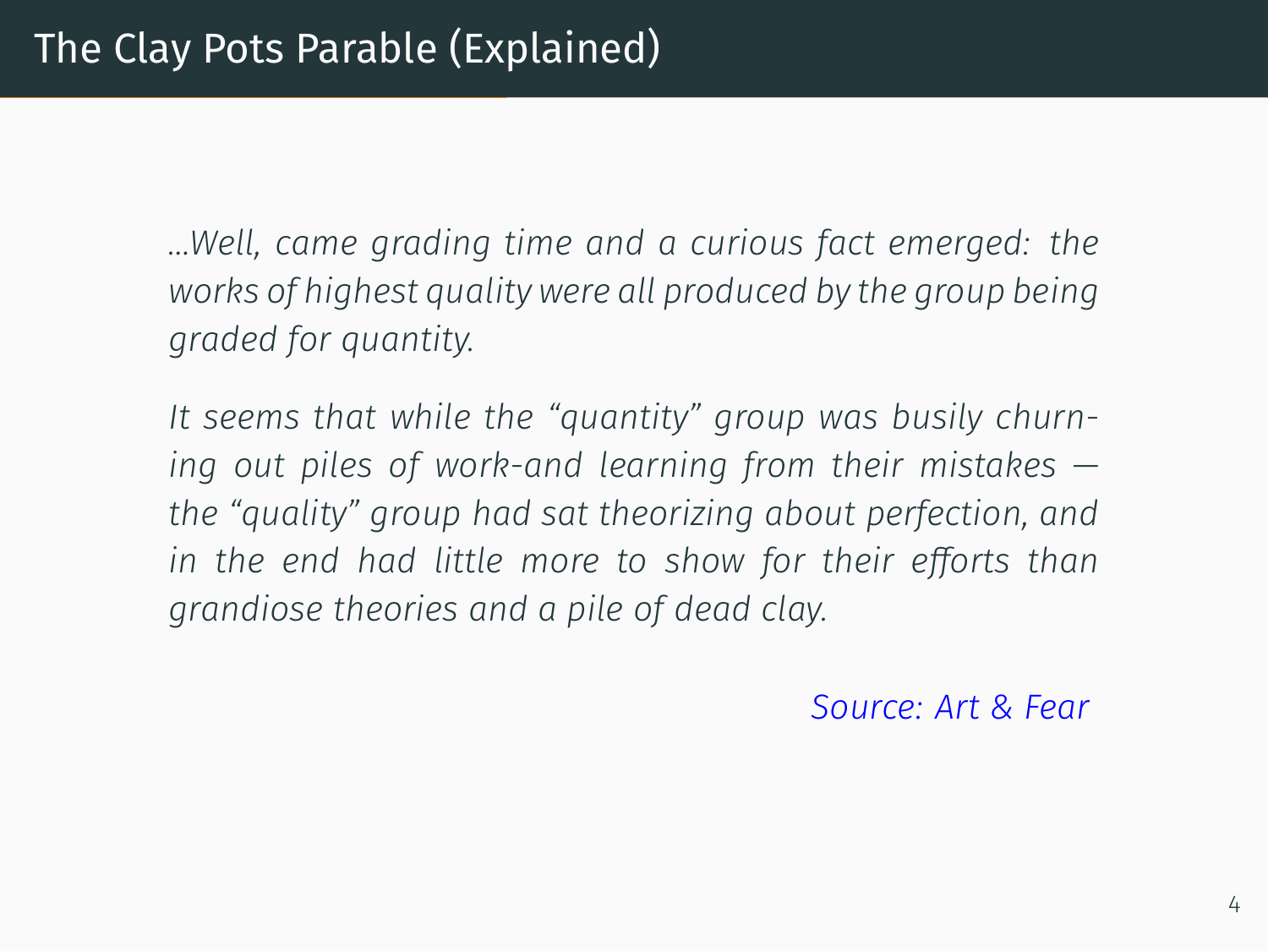- Know (learn) yourself
	- What kind of researcher are you?
	- What brings out the best version of you?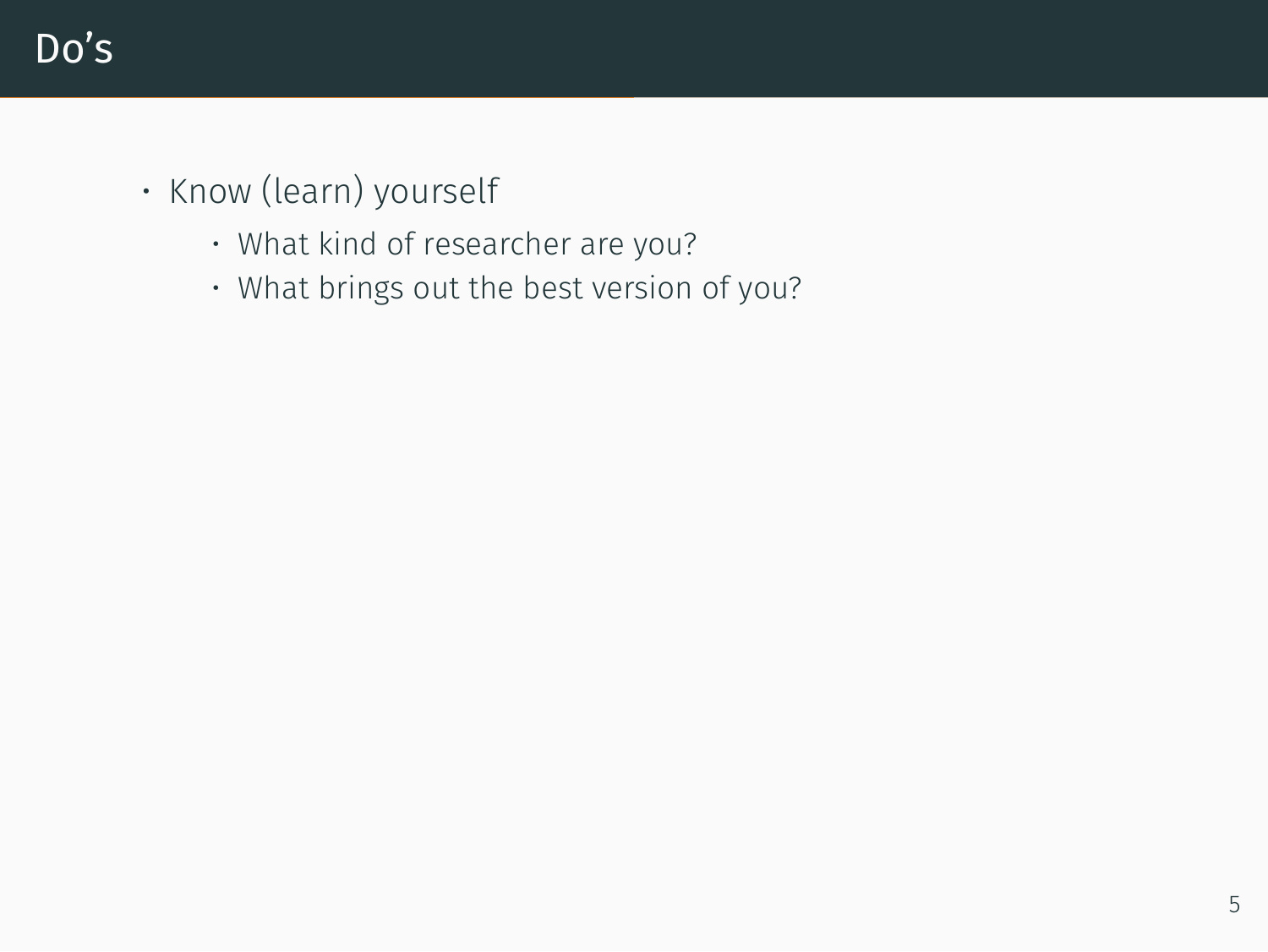- Know (learn) yourself
	- What kind of researcher are you?
	- What brings out the best version of you?
- Don't be afraid to invest
	- Learn about how policies/organizations work
	- Get in the habit of taking an idea and pushing on it for a while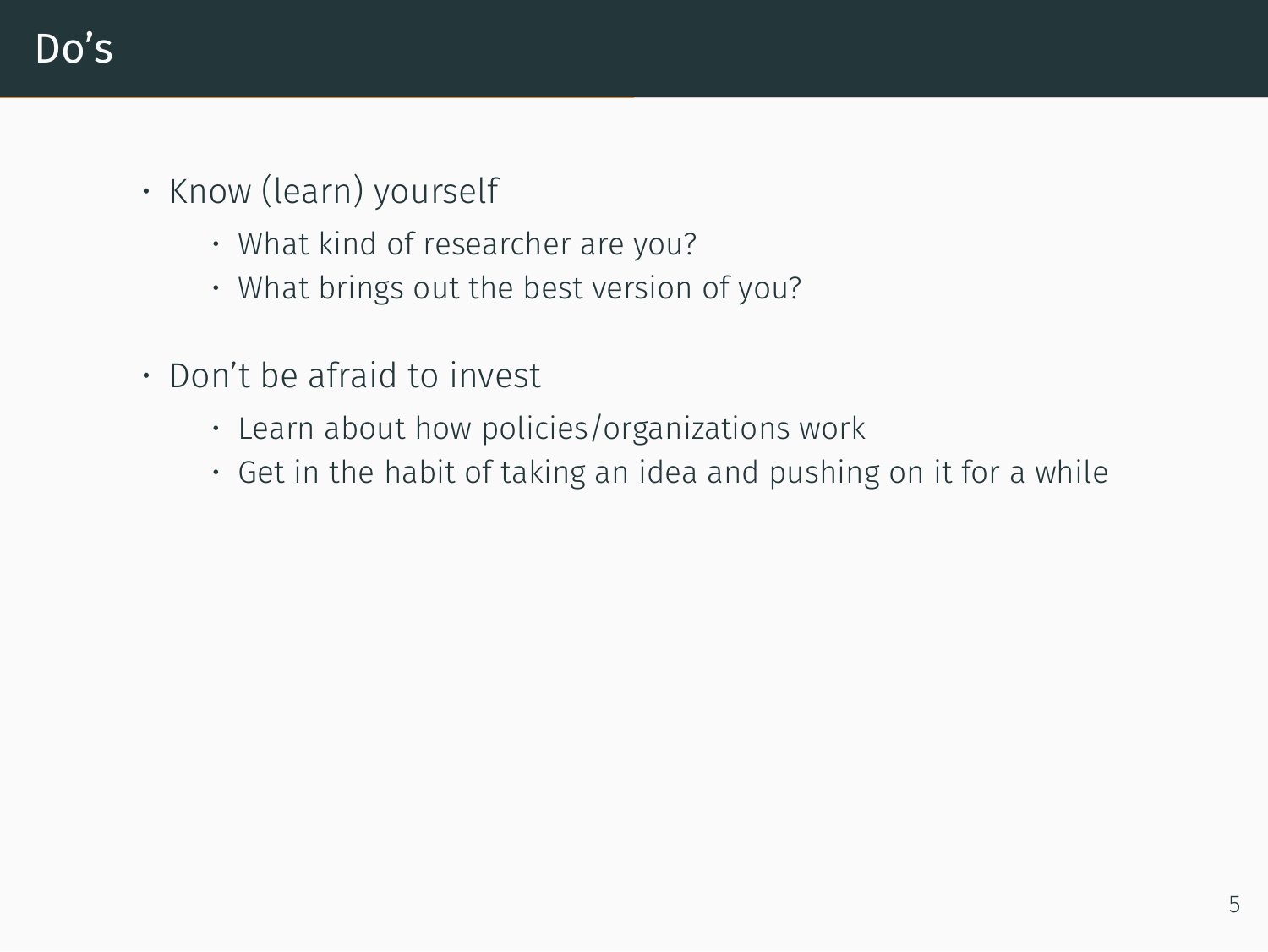- Know (learn) yourself
	- What kind of researcher are you?
	- What brings out the best version of you?
- Don't be afraid to invest
	- Learn about how policies/organizations work
	- Get in the habit of taking an idea and pushing on it for a while
- Talk to people
	- Collaborations are a great way to boost productivity and learning
	- Leverage experts:
		- Institutional knowledge
		- Tools from other fields
	- $\cdot$  Explaining challenges/ideas to other people is super useful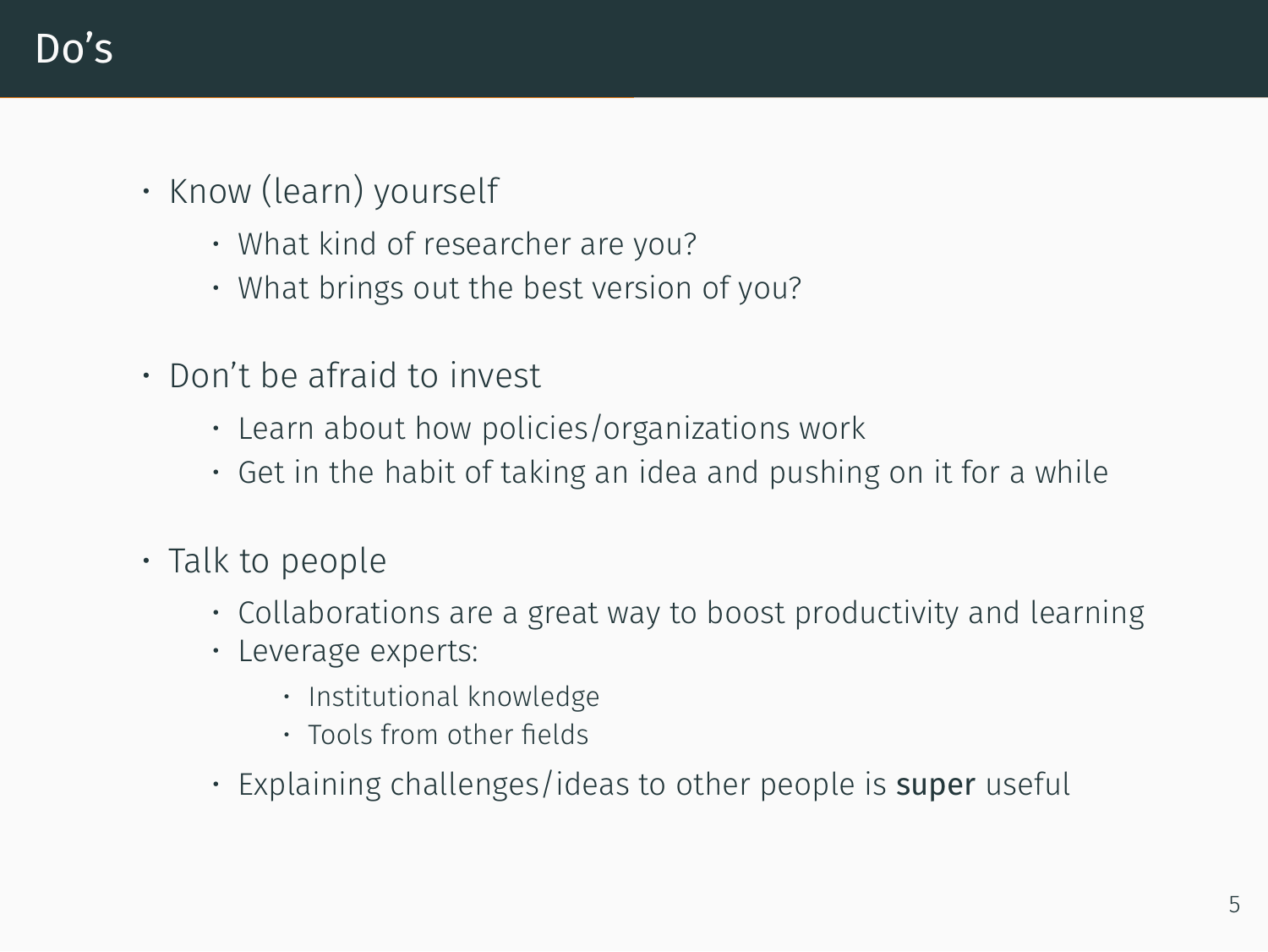[The Two Pager \(Template Link\)](https://shoshanavasserman.com/files/2022/research_pitch_template.pdf)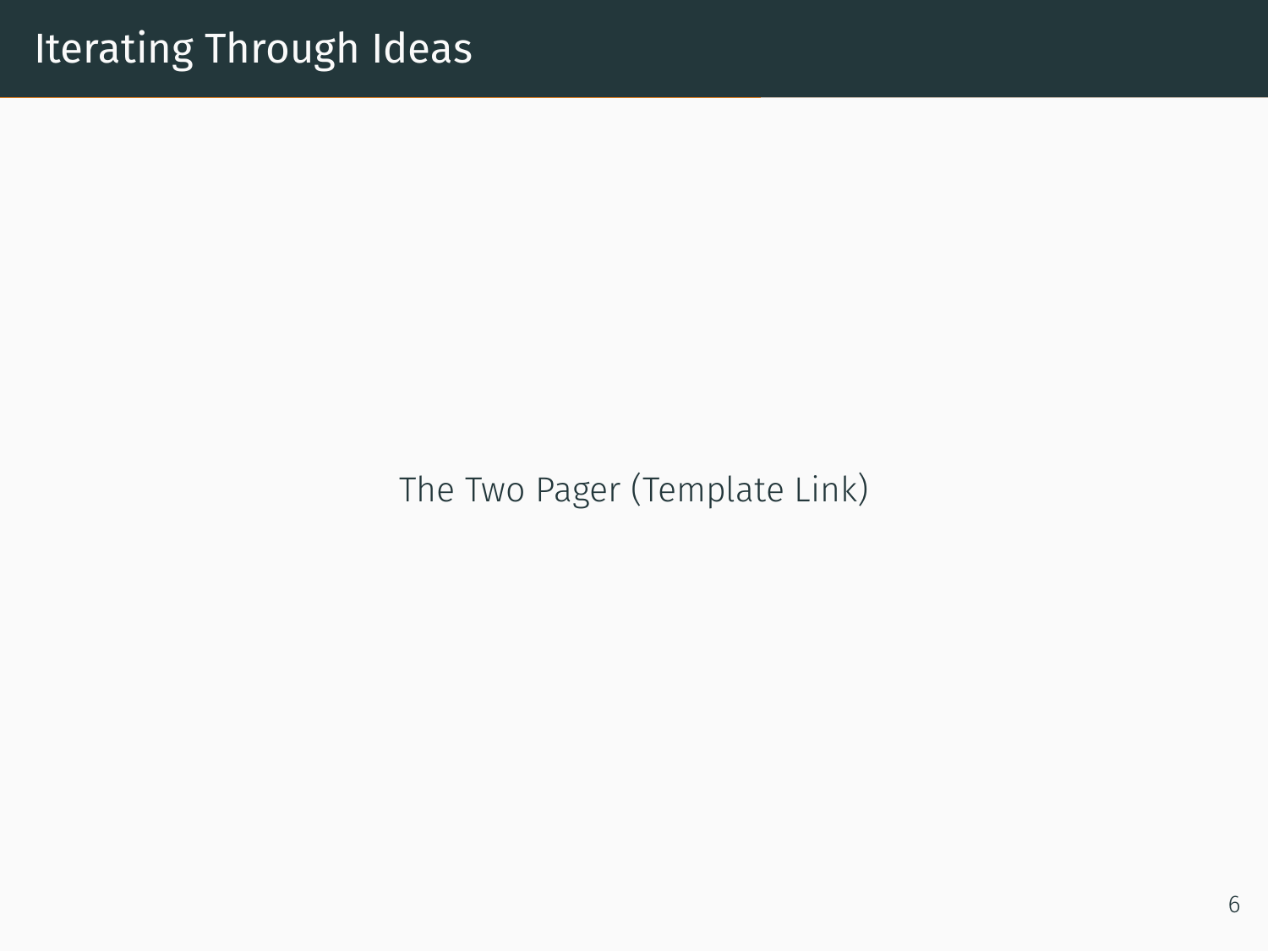- [Example 1](https://discourse.julialang.org/t/domain-troubles-with-differential-equations-solver-with-non-auto-differentiable-function-inside-the-ode-def/13650)
- [Example 2](https://discourse.mc-stan.org/t/quadratic-optimizier/4405)
- [Example 3](https://shoshanavasserman.com/files/2022/question_example.pdf)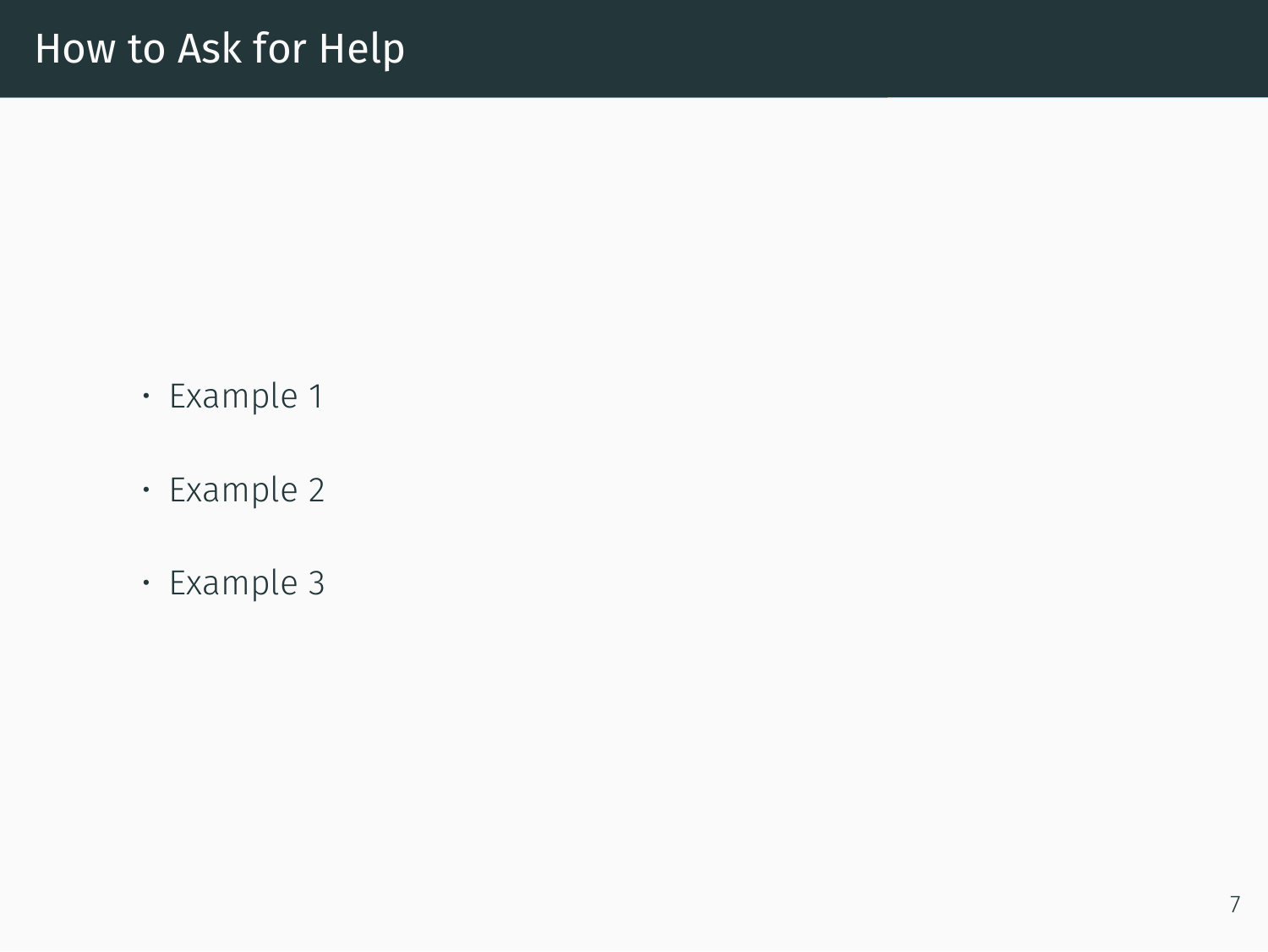#### How to Ask for Help - Takeaways

- Be respectful: if you ask someone to spend time thinking about your problem, do serious preparation and prioritize engaging
- Be concrete and explicit: ask only what you need
- Make it easy for them:
	- Write a concise explanation of the setting and the problem
	- Write a minimal working example
- Simplify further:
	- Strip out jargon as much as possible
	- Strip out anything unrelated to your exact question
- Be polite, grateful and humble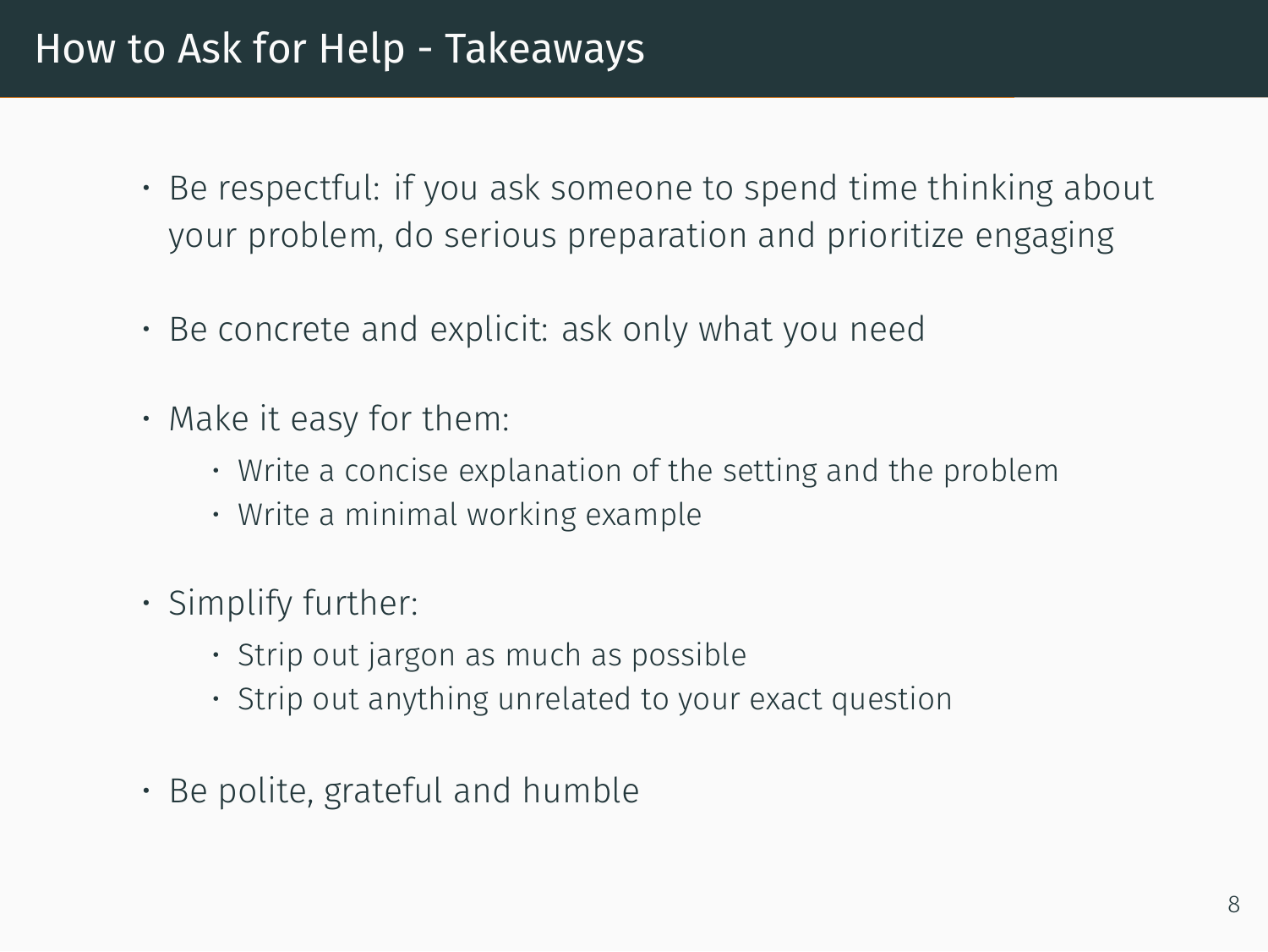## How to Ask for Non-technical Help

- Be respectful: if you ask someone to spend time thinking about your problem, do serious preparation and prioritize engaging
- Be concrete and explicit: figure out which questions you need answered ahead of time
- Make it easy for them:
	- Explain exactly what you are looking for
	- Explain why you want it
	- Guide the conversation back to your questions
- Be polite, grateful and humble
- Listen
	- $\cdot$  Be flexible in hearing what they have to say
	- But don't forget to circle back to your questions
- Take notes. Keep them in a durable place.